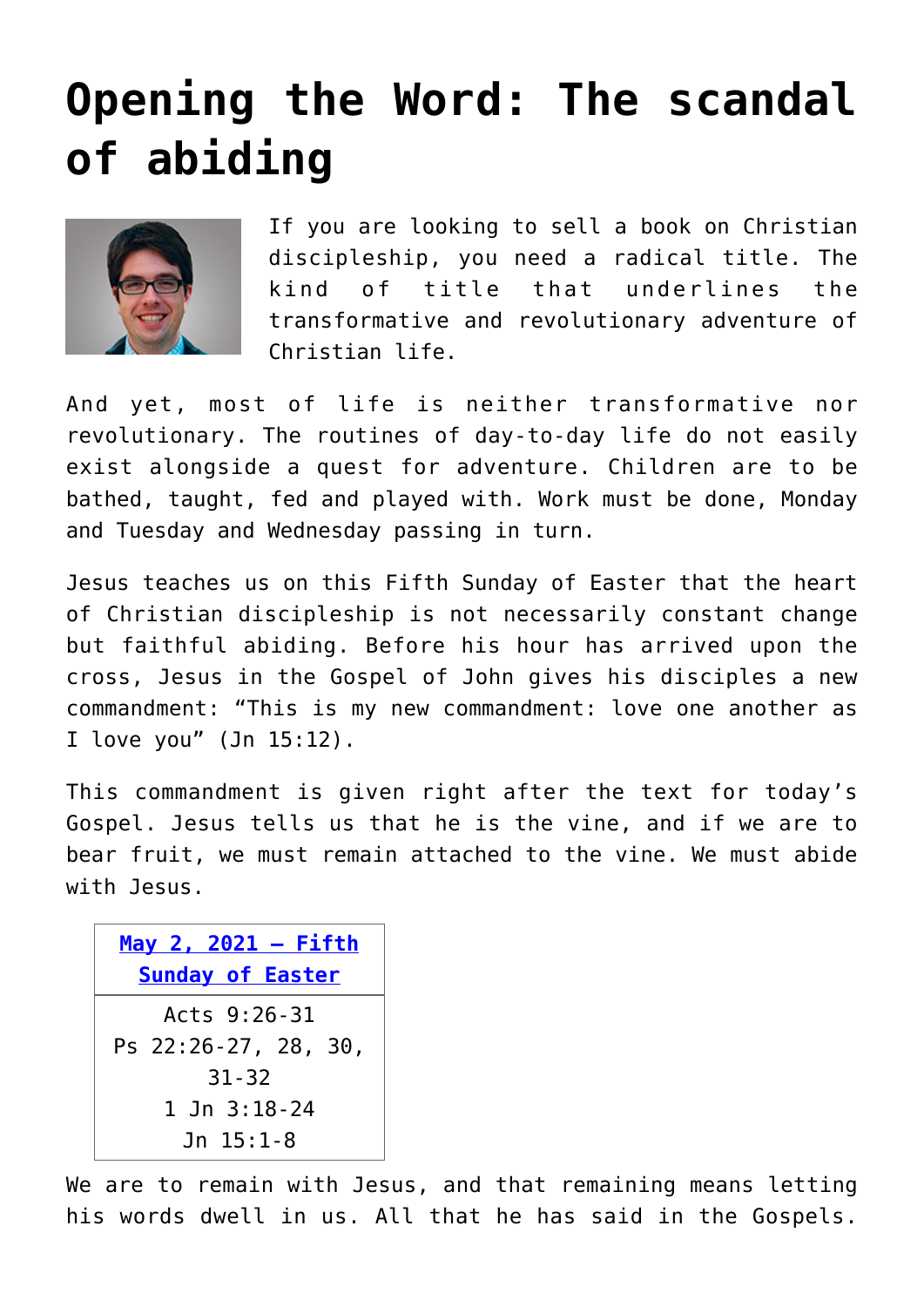All that he has done. We must let these words echo in our heart. To become a disciple who keeps the new commandment: love one another as Christ loved us.

Abide in him.

Abiding is prophetic language for us late moderns. We are formed to move from job to job. We think that every relationship is expendable if we find it tiresome or a burden. We get easily bored, and when we do, we have a smartphone to distract us. Link after link on the internet takes us to endless page after endless page of novel information.

This frenetic activity, this instability of the heart, is contrary to the disposition of abiding.

Do you want to know the secret of Christian life? Commit yourself to abiding with Jesus in the Church. Commit yourself to the forgotten virtue of stability.

Think about your parish. It is likely not a remarkable place, at least when compared to the sports arena or the concert hall. Yes, the Lord of heaven and earth comes to dwell upon the parish altar every day of the week.

But who else is there? There is the 75-year-old woman who attends daily Mass. She writes the same prayer in the book of intentions each week. She lights a candle each week on the way out.

There are the parents with uncontrollable children at the Sunday 10 a.m. Mass. They strive to keep their toddler in the pew, but the toddler regularly runs to the altar despite their protestations. And yet, they are faithfully present.

There is the out of tune gentleman, incapable of holding a pitch, who nonetheless sings each hymn as if Carnegie Hall is the next stop on his imagery tour.

In a parish, there are sinners and saints, the bitter and the